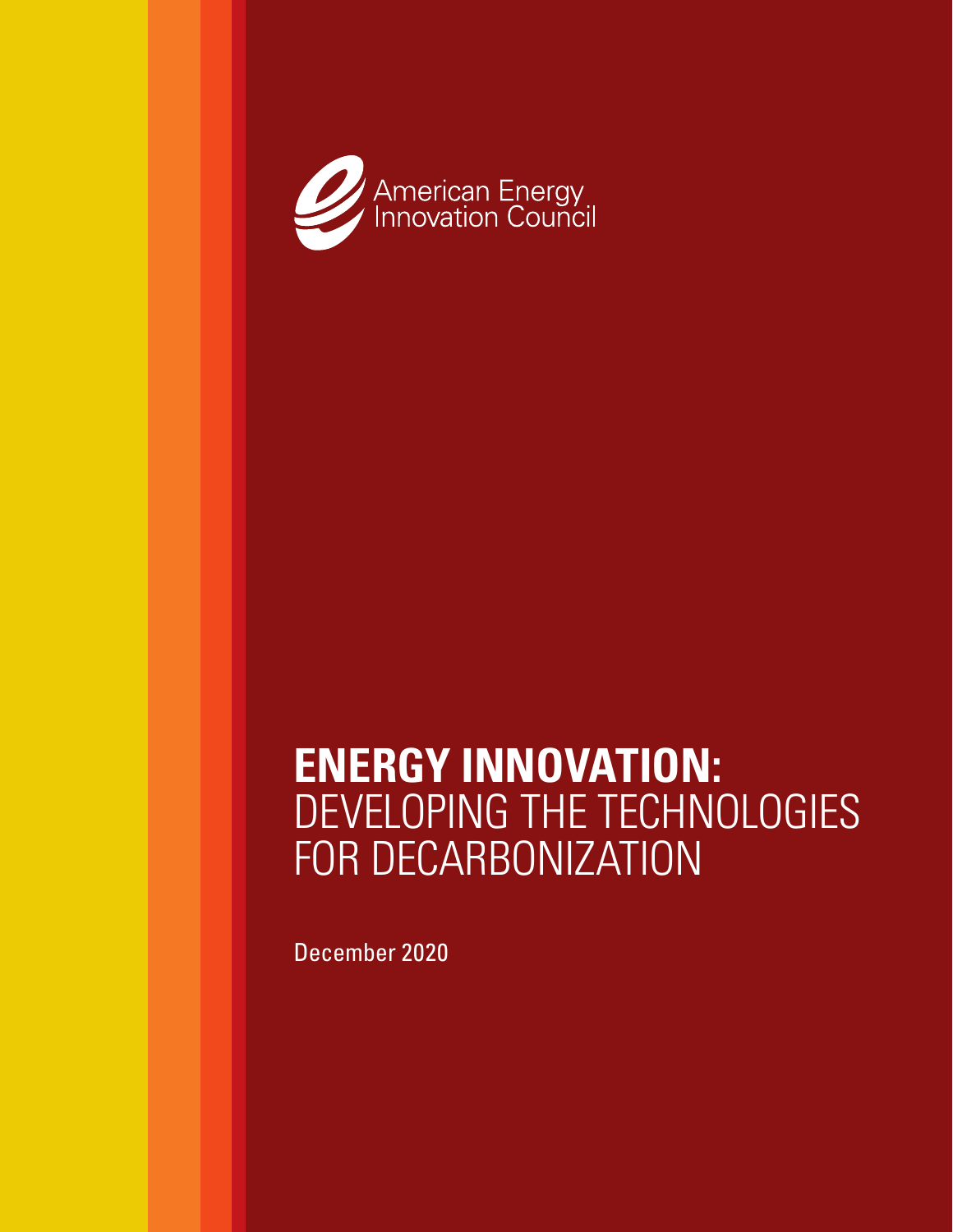

This American Energy Innovation Council report is a product of the Bipartisan Policy Center. The findings and recommendations expressed herein are solely those of the Council and do not necessarily represent the views or opinions of the Bipartisan Policy Center, its founders, or its Board of Directors.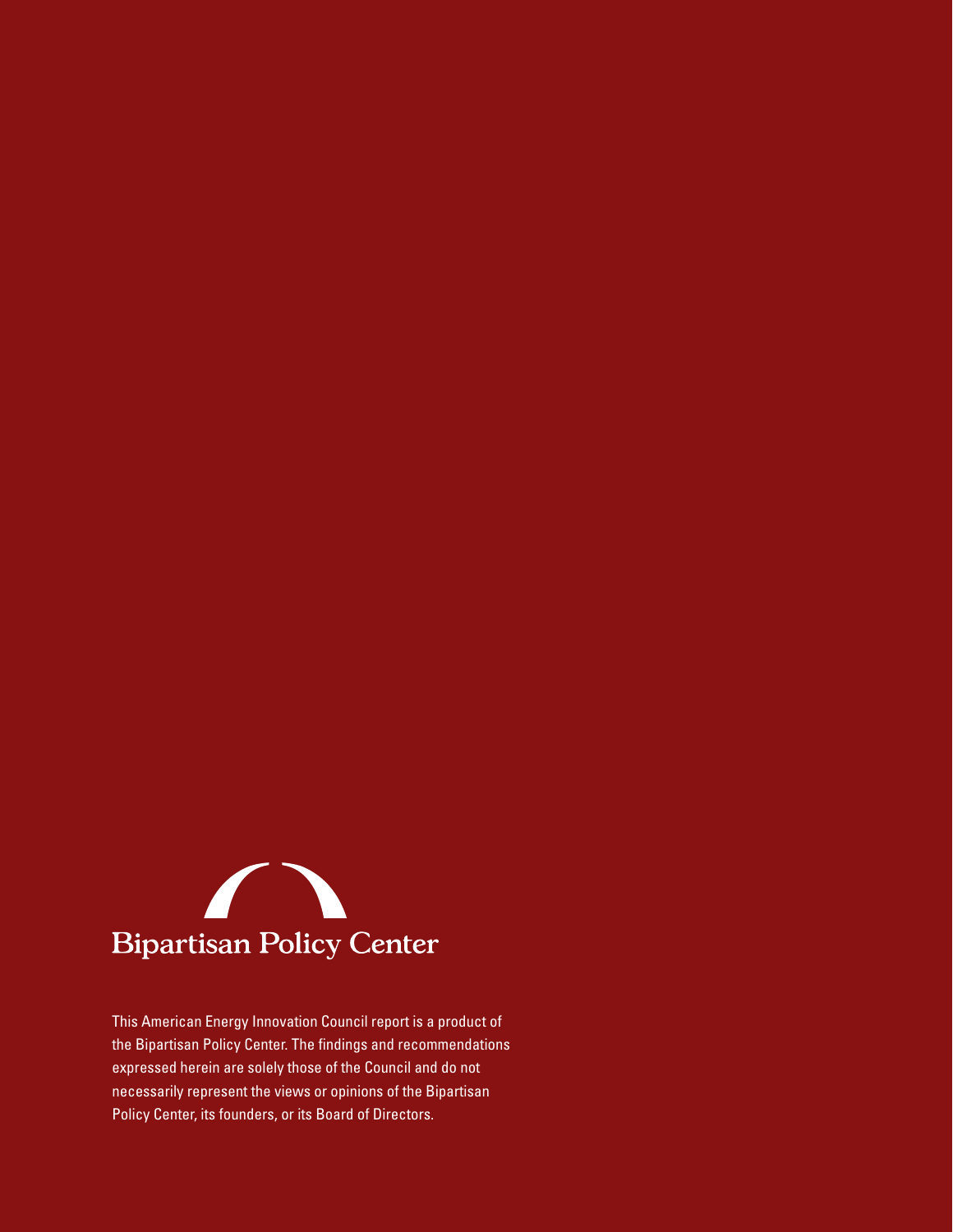# THE AMERICAN ENERGY INNOVATION COUNCIL



NORMAN AUGUSTINE Retired Chairman and CEO, Lockheed Martin



JAY FAISON Founder, 2040 Foundation



BEN FOWKE Chairman, President and CEO, Xcel Energy



LIZ SHULER Secretary-Treasurer of the AFL-CIO



DR. WANDA M. AUSTIN Former CEO and President, The Aerospace Corporation



THOMAS A. FANNING Chairman, President and CEO, Southern Company



MIKE GRAFF Chairman and CEO, American Air Liquide Holdings



GEISHA WILLIAMS Former CEO and President of PG&E Corporation



NEAL BLUE Chairman and CEO, General Atomics



THOMAS F. FARRELL, II Chairman, President and CEO of Dominion Energy



CHAD HOLLIDAY Chairman, Royal Dutch Shell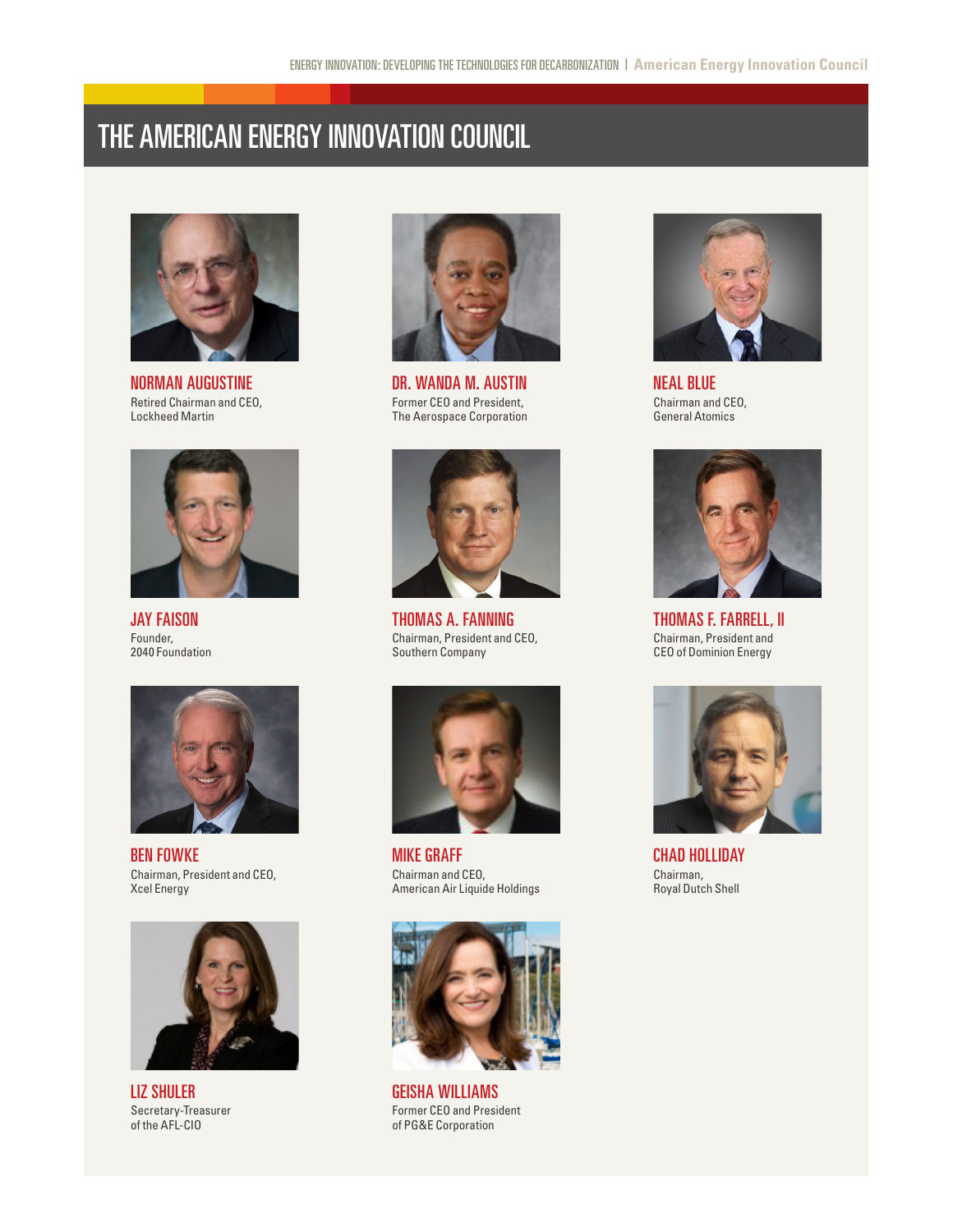We are the American Energy Innovation Council, 11 business and innovation leaders who share a common interest in increasing America's commitment to energy innovation as a fundamental driver of economic growth and national security, and as a key to addressing environmental challenges. We speak as executives and innovators who, in the course of our careers, have made difficult decisions in the pursuit of building great American companies and a more innovative and stronger U.S. energy sector.

In the decade since AEIC's founding, the political, economic, and energy landscape has changed dramatically, at home and abroad. The need to create a low-carbon and, over time, zero-carbon energy system has become more urgent, even as our economic competitors are increasing their energy innovation investments. Meanwhile, the specter of climate change has moved from a distant threat to a problem that is exacting significant costs on people and the economy today. Fortunately, new and enhanced technologies and processes–such as largescale energy storage, advanced nuclear reactors, the use of renewable and low-carbon hydrogen as an energy vector and transportation fuel, affordable battery electric and fuel cell vehicles, carbon capture and removal, and many others–are poised to join low-cost renewable energy in transforming how the nation produces and consumes energy while upending traditional business models.

But despite recent promising technology developments, the U.S. needs far more innovation in energy to maintain a position of global economic strength, create new jobs at home, and reassert our leadership in international efforts to address environmental and security challenges. For all these reasons, the Council is today reaffirming and updating the policy recommendations we first put forward a decade ago. We believe that action on these recommendations is more urgent than ever. Specifically, we call for:

- **• Tripling U.S. investment in clean energy innovation to \$25 billion per year;**
- **• Funding Advanced Research Projects Agency–Energy (ARPA–E) at \$1 billion annually;**
- **• Establishing a New Energy Challenge Program to build large-scale pilot projects;**
- **• Creating an independent national Energy Strategy Board; and**
- **• Expanding centers of excellence with strong domain expertise.**

America's leadership in energy is at risk today. Competitors, including China, are rapidly increasing their investments in science and technology broadly, and clean energy technologies specifically, as the race for global technology leadership picks up speed. By comparison, U.S. research and development investments are sluggish. China's recent announcement that it intends to completely decarbonize its economy by 2060 should be viewed as a new "Sputnik moment."

Fortunately, the U.S. has important strengths and advantages in innovation, together with a track record of rising to difficult challenges. U.S. industries, universities, and national labs remain the envy of the world, and researchers from these institutions continue to lead the world in many technologies. The U.S. also has unique strengths in translating scientific and technological advances into successful products and companies.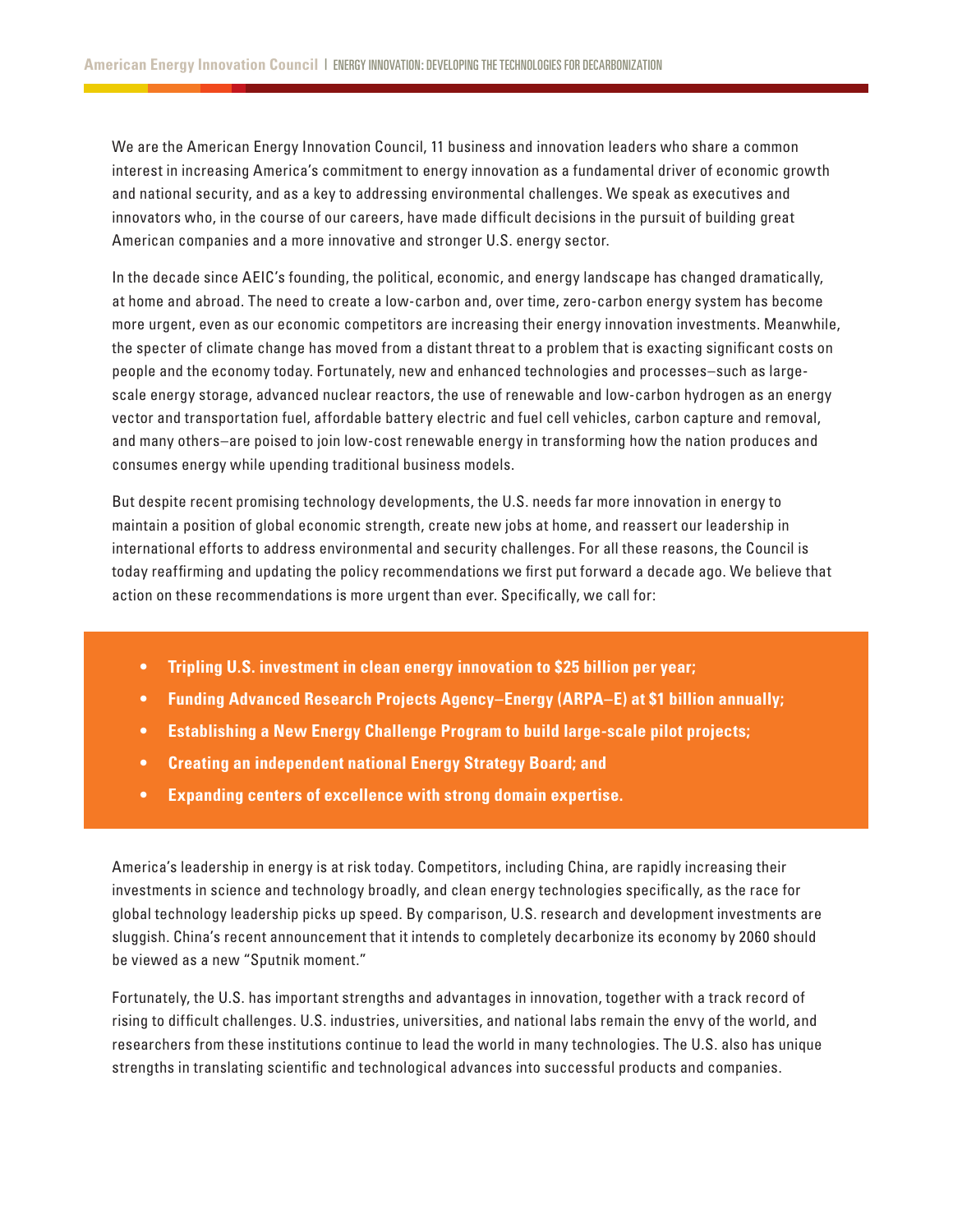Speaking from a business perspective, we are acutely aware of the need for balanced investments from both the public and private sectors in this area. But we also know that federal funding fills crucial gaps where the private sector cannot profitably invest, and that the U.S. government played a direct role in facilitating some of the greatest energy advances of the past century.

We are also well aware of the potential payoffs to the nation from such investments. Technology innovation improves productivity across industries and creates entirely new ones. Economists agree that innovation is the key engine of long-term economic growth and stability—it has been estimated that at least 50 to 85 percent of U.S. annual GDP growth can be traced to innovation. And we note that the number of economists, industry leaders, and officeholders of both parties who support increased innovation spending has also grown dramatically in the decade we have been advocating for these crucial investments.

In short, we are calling for a return to strong federal investment in energy R&D, and we are committed to working with lawmakers and other stakeholders to build support for an energy innovation agenda that can help ensure our nation's long-term economic growth, security, environment, and prosperity.

# **RECOMMENDATIONS**

Since 2010, the Council has called for a considerable increase in federal funding for energy innovation and more effective strategies for supporting energy innovators and entrepreneurs. Over the last decade, we have identified priority areas for investment and examined how the U.S. compares to other nations in energy research and development and overall resources directed to innovation. In our most recent report, *Energy Innovation: Supporting the Full Innovation Lifecycle*, we emphasized the importance of federal support for the later stages of the innovation lifecycle, meaning not just research and development, but demonstration and deployment as well. While federal funding for the early phases of research and development has increased over the last several years, the later stages of demonstration and deployment continue to lag in resources and prioritization. Closing this gap is essential to successfully commercialize breakthrough technologies.

As AEIC looks forward to 2021 and the 117<sup>th</sup> Congress, we have recast our original 2010 recommendations to reflect recent progress and underscore the work that still needs to be done.

## **Recommendation 1: Triple federal funding for clean energy innovation to \$25 billion per year over the next five years.**

In fiscal year 2020 (FY20), Congress appropriated roughly \$9 billion for energy research, development, and demonstration. This is no small investment, and it has the potential to deliver profound economic and environmental benefits. But U.S. *research intensity*—that is, the ratio of R&D investments to overall GDP—has stagnated such that we are in danger of losing ground to others, including China, which saw a three-fold increase in research intensity between 1995 and 2019 and continues to grow its innovation investments at a faster rate than the U.S.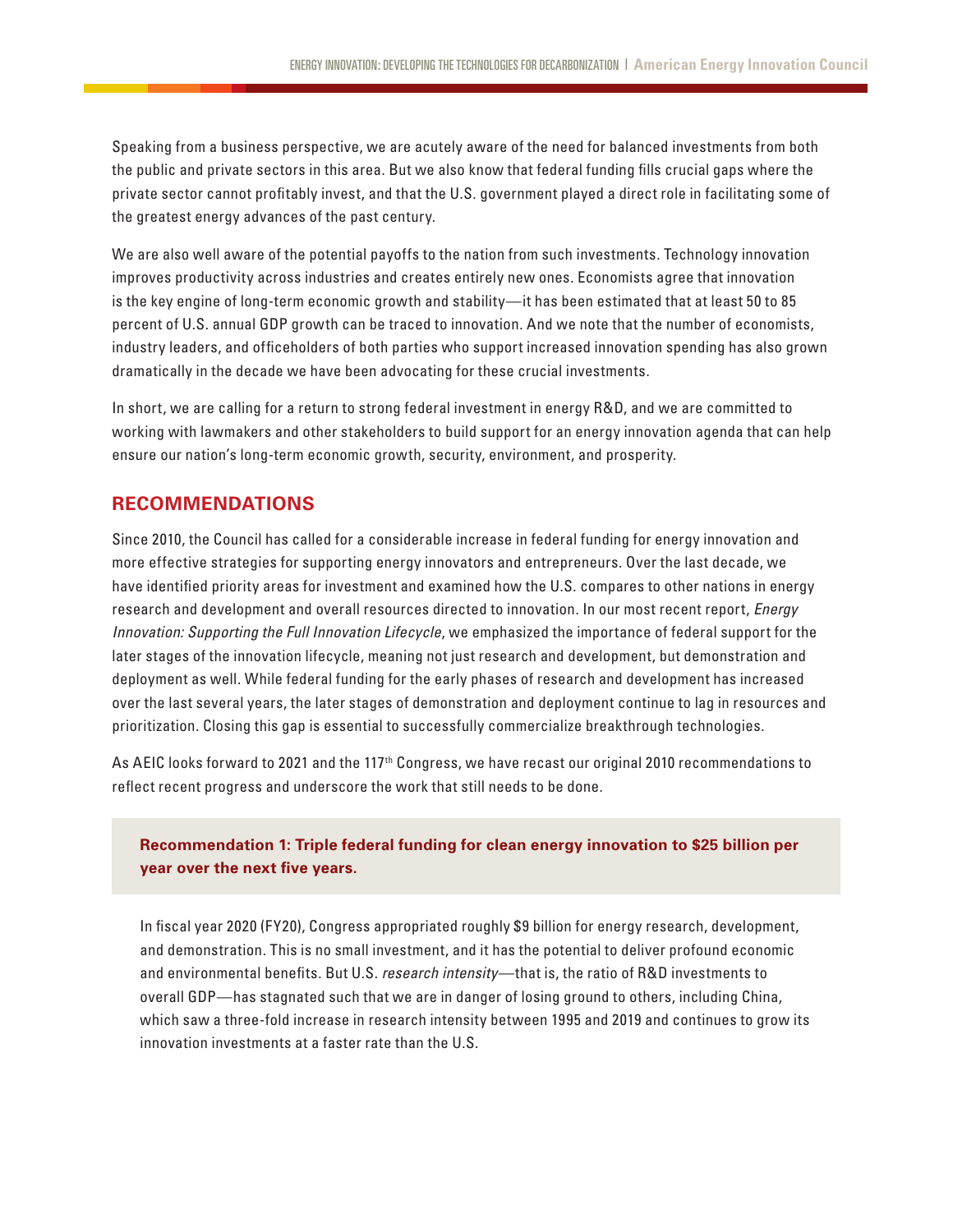A funding increase of this magnitude has support from other innovation experts and is well justified by the long-term economic benefits it will deliver for U.S. taxpayers.1 We believe support at this level is essential if the U.S. is to reclaim its leadership position in energy innovation globally.

#### **Recommendation 2: Fund ARPA-E at \$1 billion per year.**

Over the 11 years since it was established, ARPA-E has provided \$2.4 billion in funding for more than 950 projects, 166 of which have attracted more than \$3.3 billion in private-sector follow-on funding. Despite ARPA-E's proven effectiveness, funding for this agency remains modest (at \$425 million per year) relative to its potential. We continue to recommend that appropriations for ARPA-E be increased to \$1 billion/year, with most of this increase directed to top-performing technology pilots and full-scale demonstration projects.

### **Recommendation 3: Establish a "New Energy Challenge Program" to build large-scale pilot projects.**

A weak link in America's energy innovation system is the transition from demonstration-scale ideas or prototypes to commercial-scale facilities. Without better mechanisms to bridge this gap, many innovative technologies will struggle to reach commercial viability. To develop a new federal program that squarely addresses this need, the AEIC, as part of our Scaling Innovation Project, has convened an expert working group to diagnose challenges and develop policy recommendations. Results from this effort will be released in early 2021.

#### **Recommendation 4: Create an independent national "Energy Strategy Board."**

Without a national energy strategy, it is difficult to assess the overall effectiveness of energy policies or to implement a coherent framework for the development and deployment of new energy technologies.

We recommend the creation of a congressionally mandated "Energy Strategy Board" that would be charged with: (1) developing a long-term national energy plan and reporting to Congress and the executive branch about progress toward that plan, and (2) overseeing the "New Energy Challenge Program" described in the previous recommendation. The board should be external to the federal government, include experts in energy technology and energy markets, and be politically neutral.

<sup>1</sup> Including the recent *[Energizing America](https://www.energypolicy.columbia.edu/sites/default/files/file-uploads/EnergizingAmerica_FINAL_DIGITAL.pdf)* report and recent findings from Breakthrough Energy on the [economic impact](https://www.breakthroughenergy.org/reports/RandD-Impact)  [of R&D spending](https://www.breakthroughenergy.org/reports/RandD-Impact).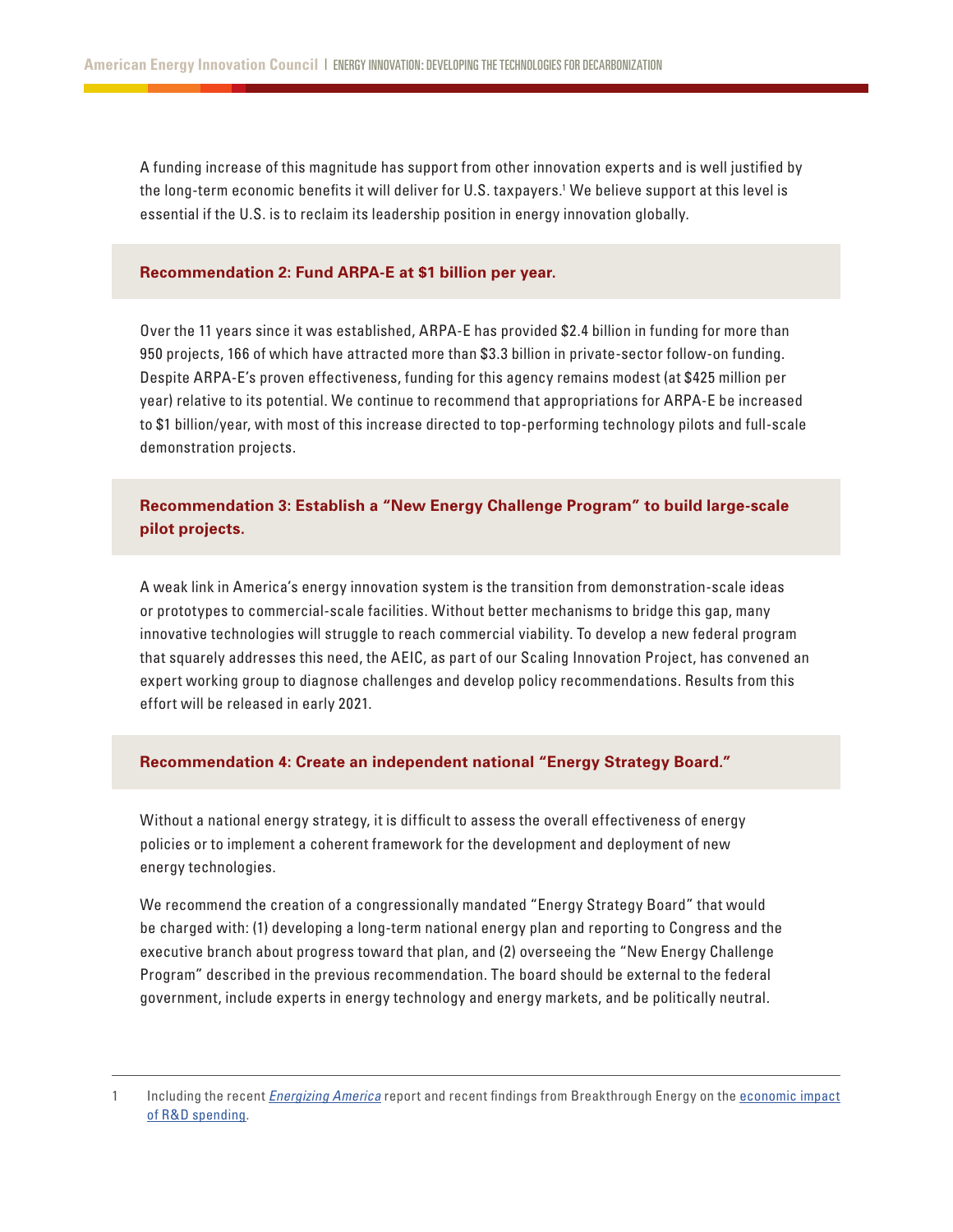#### **Recommendation 5: Expand centers of excellence with strong domain expertise.**

Technology innovation requires expensive equipment, well-trained scientists, multi-year time horizons and flexibility in allocating funds. This can be done most efficiently and effectively if the institutions engaged in innovation are located in close proximity to each other, share operational objectives, and are accountable to each other for results. Resources should not be spread thinly across many institutions working on the same problem.

Over the past decade the U.S. Department of Energy has successfully created a number of institutions along these lines, notably Energy Hubs, Energy Frontiers Research Centers, and Lab Embedded Entrepreneurship Programs. We call for continued merit-based expansion of these programs to other technology areas as part of an expanded innovation budget.

#### **CONCLUSION**

Energy is the lifeblood of modern society. The impacts of energy production and utilization touch all aspects of our economy and are the chief driver of global climate change. It is clear that a profound energy transition is needed—and that this transition will have enormous economic, political, and environmental implications. The countries that lead this transition will be positioned to thrive in a low-carbon global economy. Historically, the U.S. government made deliberate investments to unleash profound innovation in defense, health, and information technology. As a result, our country is a global leader in these sectors. The same bold commitment must now be made for energy and climate. We cannot wait another decade to act.